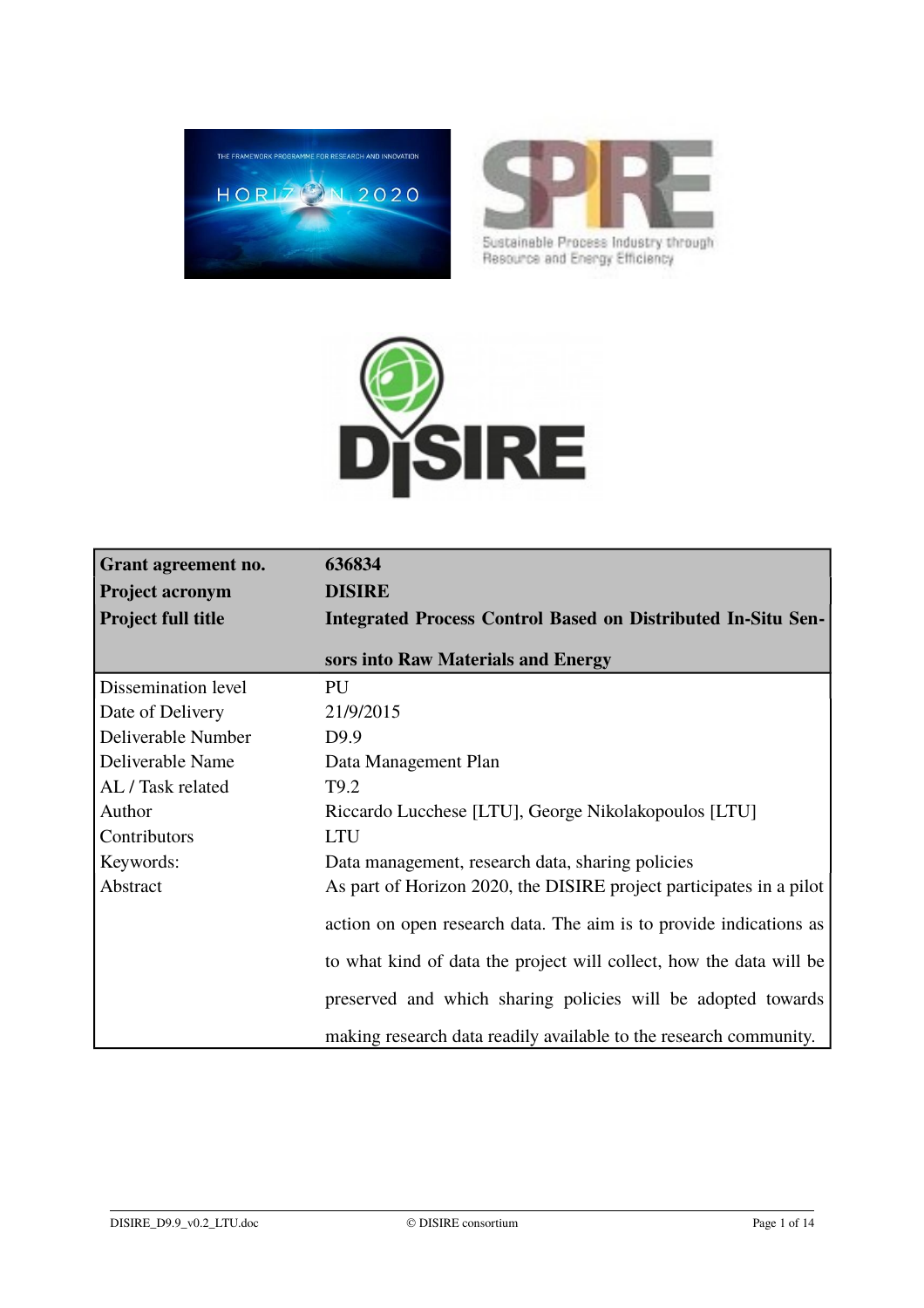| <b>Document History</b> |             |                   |                         |
|-------------------------|-------------|-------------------|-------------------------|
| Ver.                    | <b>Date</b> | <b>Changes</b>    | <b>Author</b>           |
| 0.1                     | 1/6/2015    | Draft TOC created | G. Nikolakopoulos [LTU] |
| 0.2                     | 21/9/2015   | Initial release   | R. Lucchese [LTU]       |
|                         |             |                   |                         |
|                         |             |                   |                         |
|                         |             |                   |                         |
|                         |             |                   |                         |
|                         |             |                   |                         |
|                         |             |                   |                         |
|                         |             |                   |                         |
|                         |             |                   |                         |
|                         |             |                   |                         |
|                         |             |                   |                         |
|                         |             |                   |                         |
|                         |             |                   |                         |

# *Fields are defined as follow*

| 1. Deliverable number                       | $* *$      |
|---------------------------------------------|------------|
| 2. Revision number:                         |            |
| draft version                               | V          |
| approved                                    | a          |
| version sequence (two digits)               | $\ast\ast$ |
| 3. Company identification (Partner acronym) | ∗          |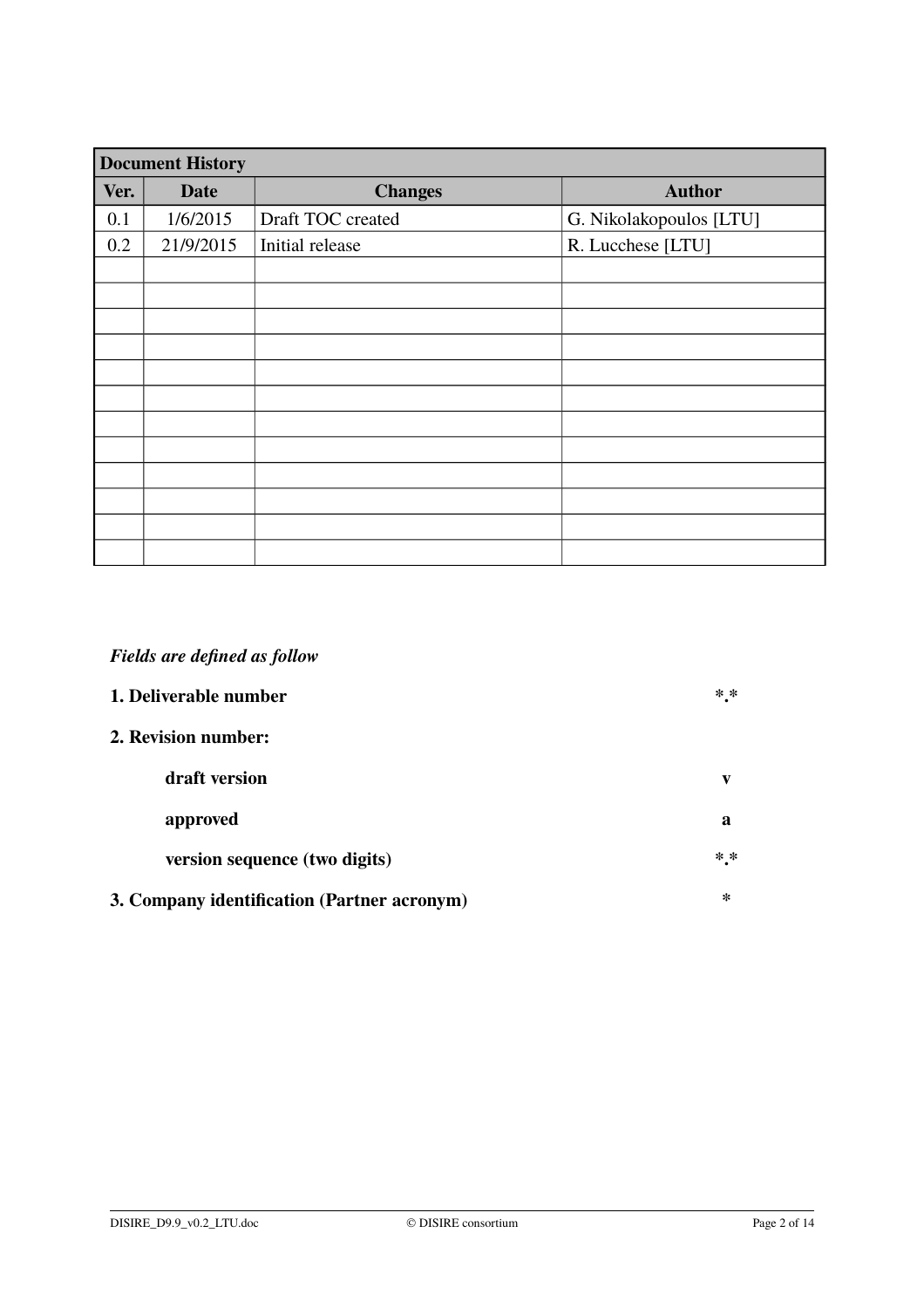#### Content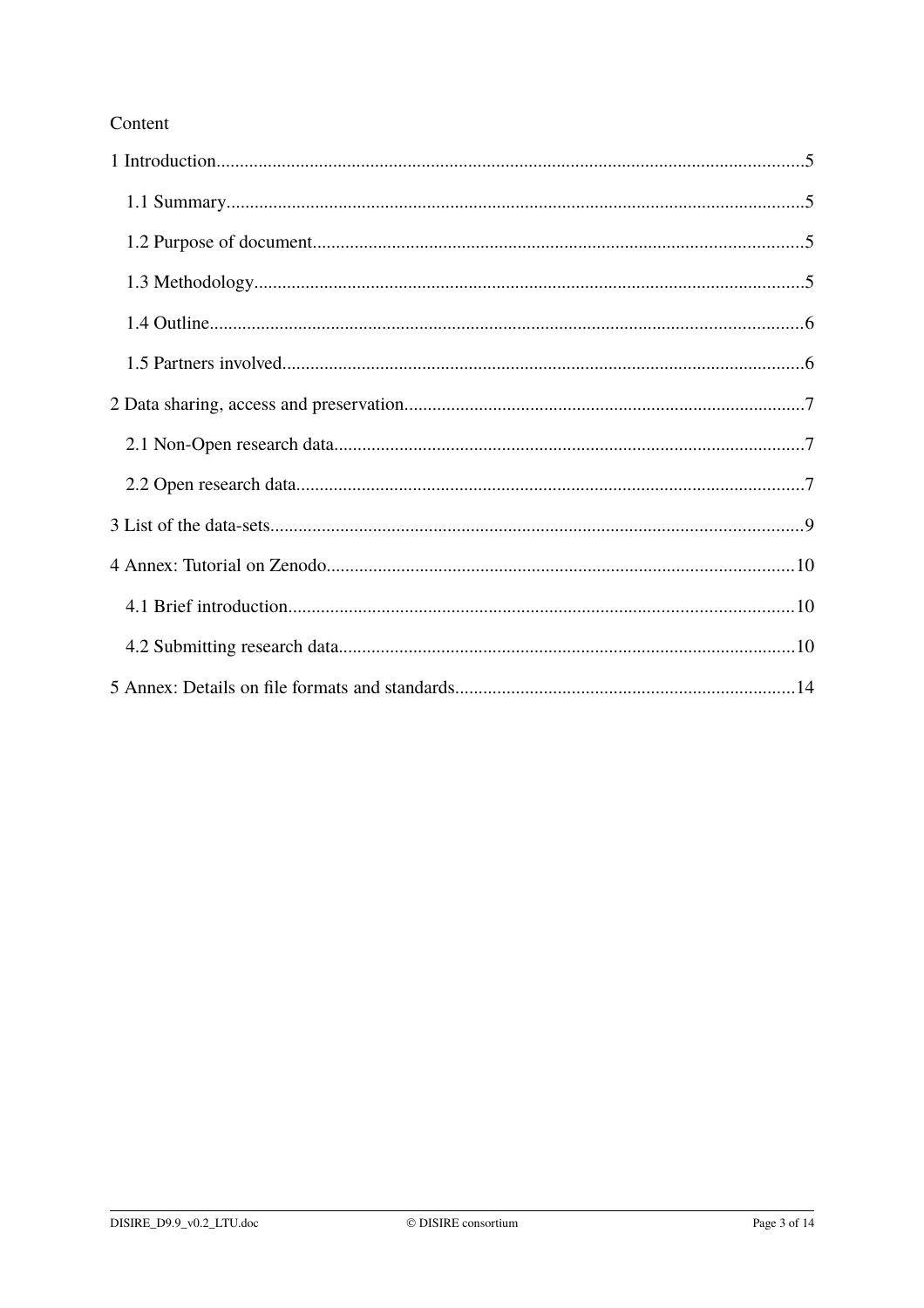### **List of Acronyms**

| <b>ABBREV</b> | Explanation               |
|---------------|---------------------------|
|               |                           |
| DMP           | Data Management Plan      |
| <b>DOI</b>    | Digital Object Identifier |
| EU            | European Union            |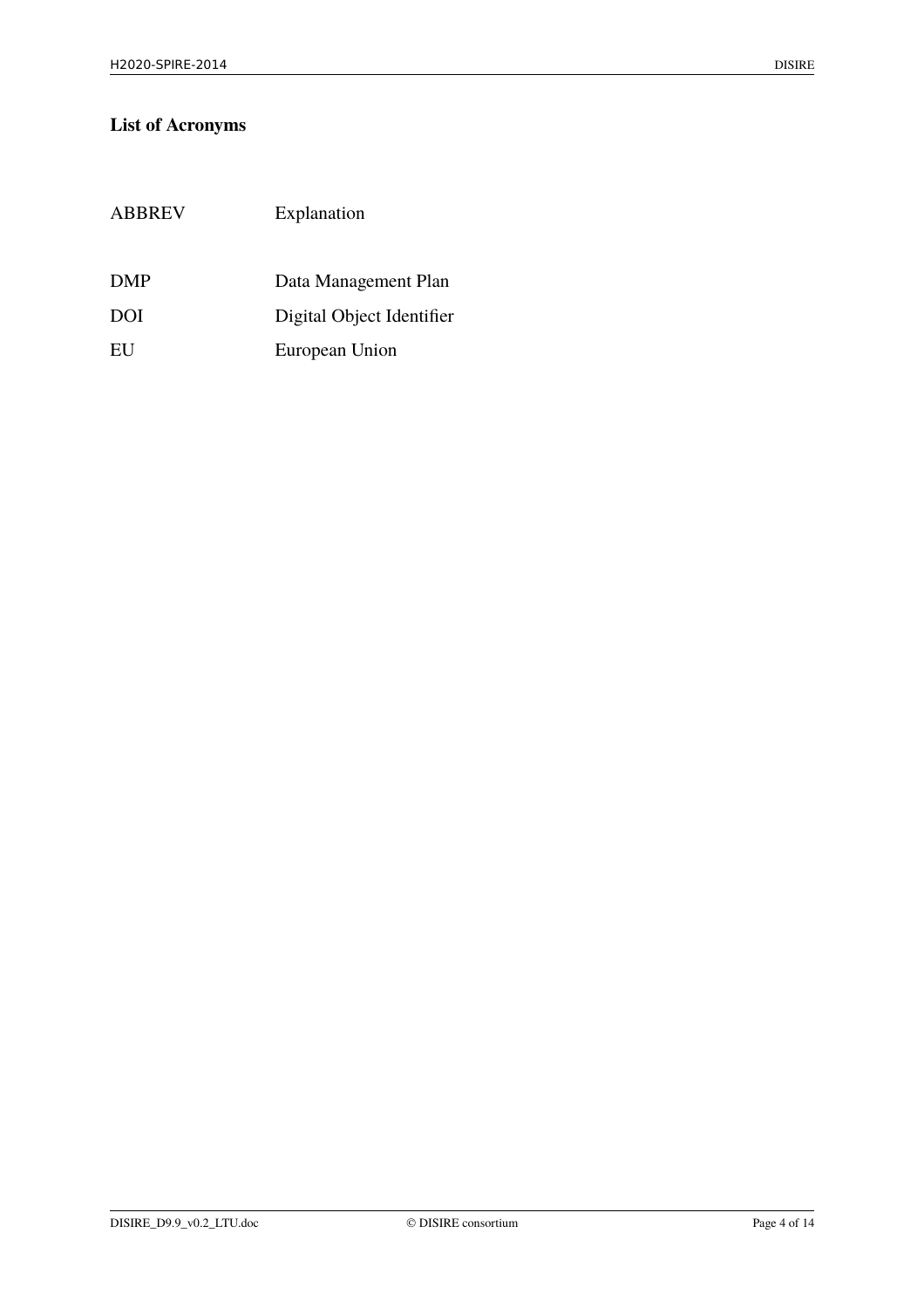# <span id="page-4-3"></span>**1 Introduction**

#### <span id="page-4-2"></span>**1.1 Summary**

As part of Horizon 2020, the DISIRE project participates in a pilot action on open research data. The aim is to provide indications as to what kind of data the project will collect, how the data will be preserved and which sharing policies will be adopted towards making these data readily available to the research community.

#### <span id="page-4-1"></span>**1.2 Purpose of document**

This Data Management Plan (DMP) details what kind of research data will be created during the project's lifespan and prescribes how these data will be made available - and thus re-usable and verifiable - by the larger research community. The project's efforts in the area of open research data are outlined giving particular attention to the following issues:

- The types of open and non-open data that will be generated or collected by the consortium, via experimental campaigns and research, during the project's lifespan;
- The technologies and infrastructures that will be used to securely preserve the data long-term;
- The standards used to encode the data;
- The data exploitation plans;
- The sharing/access policies applied to each data-set.

The plan can be considered as a checklist for the future and as a reference for the resource and budget allocations related to data management.

## <span id="page-4-0"></span>**1.3 Methodology**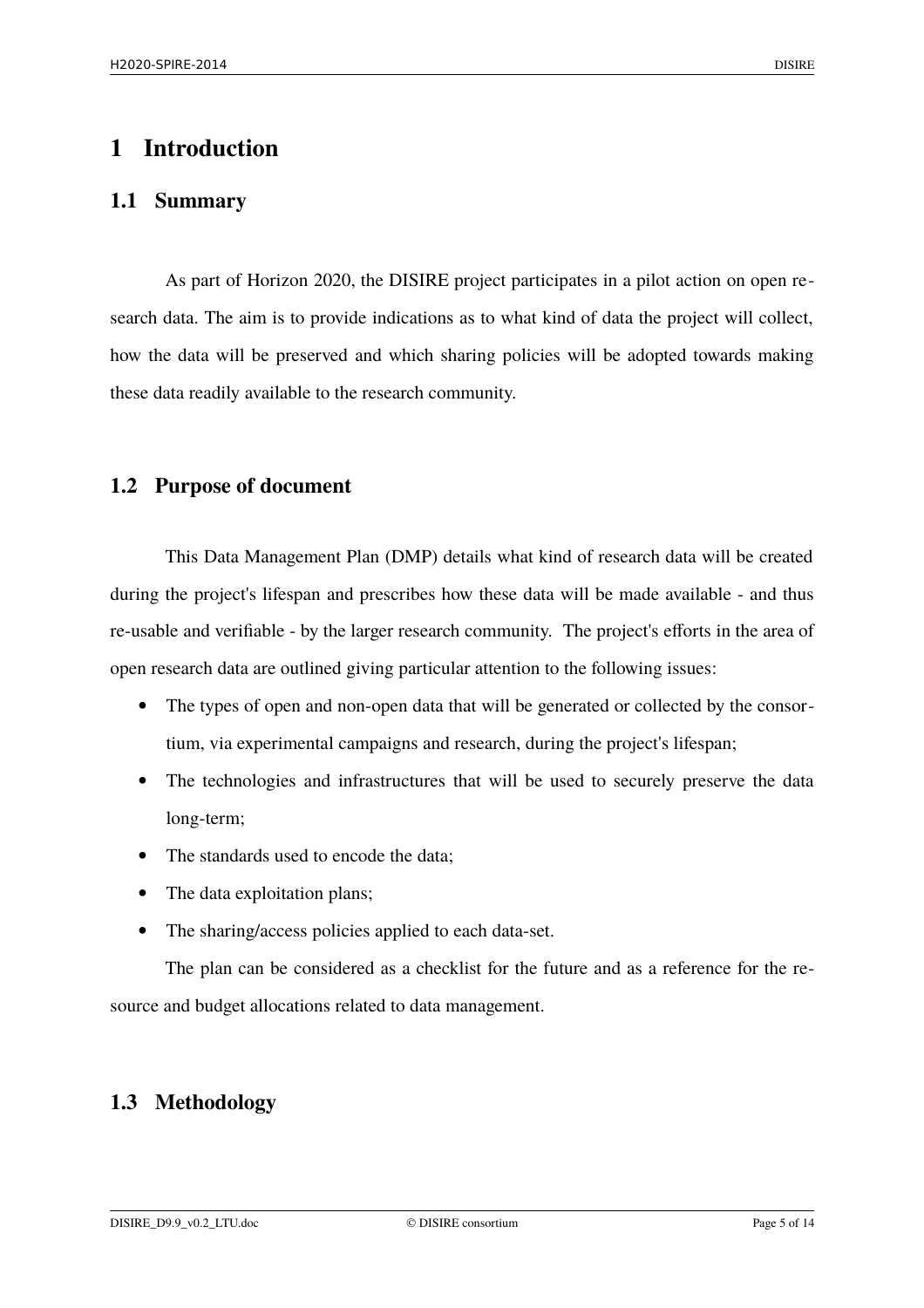The content of this document builds upon the input of the project's industrial partners and all the peers of work-packages 5, 6, 7 and 8. A short questionnaire, outlining the DMP's objectives and stating the required information in a structured manner, has been edited by LTU and disseminated to the partners. The compiled answers have been integrated into a coherent plan.

The present DMP will evolve as the project progresses in accord with the project's efforts in this area. At any time, the DMP will reflect the current state of the consortium's agreements regarding data management, exploitation and protection of rights and results.

#### <span id="page-5-1"></span>**1.4 Outline**

For each partner involved in the collection or generation of research data a short technical description is given stating the context in which the data has been created. The different data-sets are identified by project-wide unique identifiers and categorized through additional meta-data such as, for example, the sharing policy attached to it.

The considered storage facilities are outlined and tutorials are provided for their use (submitting and retrieving the research data). A further appendix lists the format standards that will be used to encode the data and provides references to technical descriptions of these formats.

#### <span id="page-5-0"></span>**1.5 Partners involved**

| <b>Partners and Contribution</b> |                                                   |  |
|----------------------------------|---------------------------------------------------|--|
| <b>Short Name</b>                | Contribution                                      |  |
| <b>LTU</b>                       | Coordinating and integrating inputs from partners |  |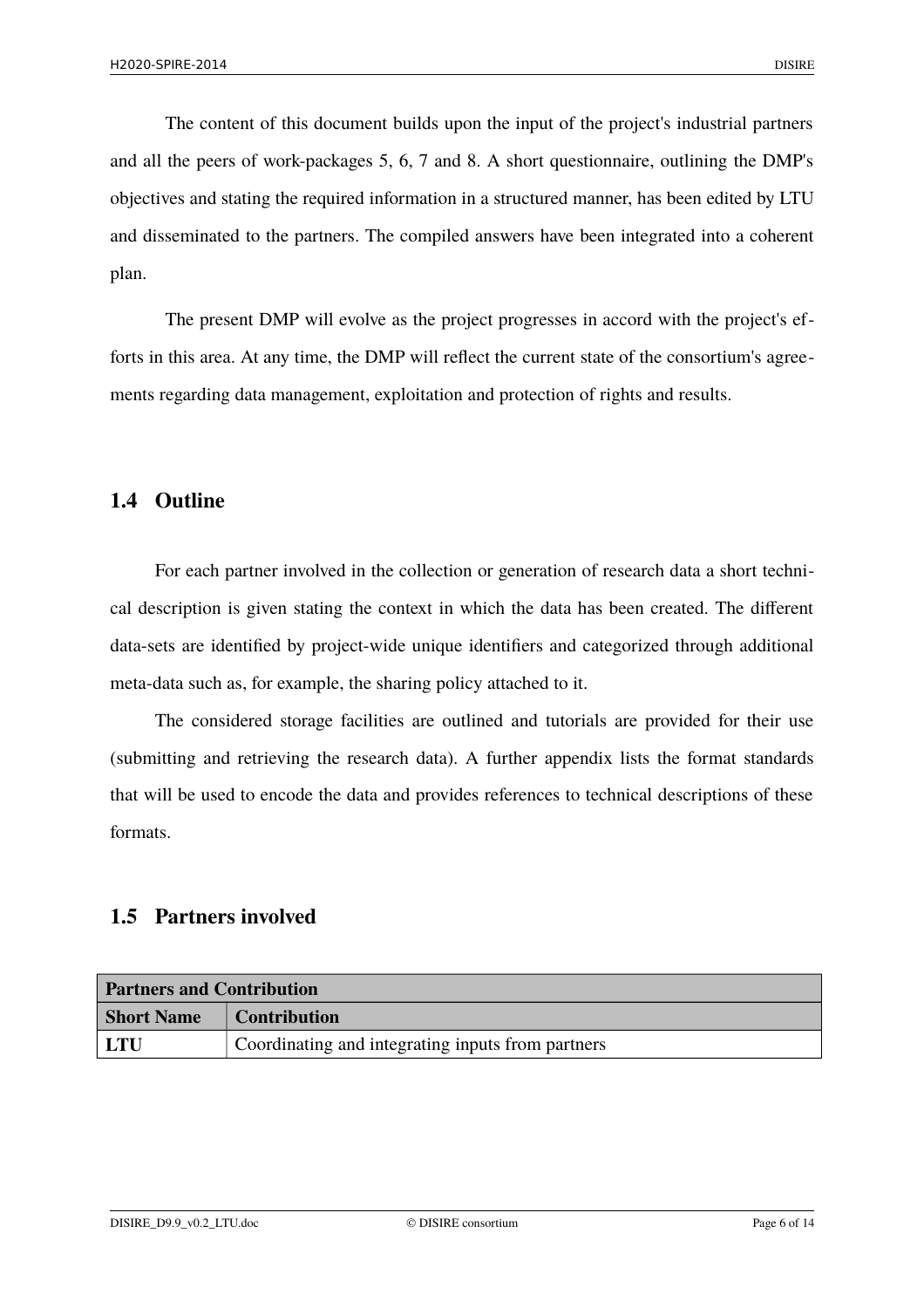# <span id="page-6-2"></span>**2 Data sharing, access and preservation**

The digital data created by the project will be diversely curated depending on the sharing policies attached to it. For both open and non-open data, the aim is to preserve the data and make it readily available to the interested parties for the whole duration of the project and beyond.

## <span id="page-6-1"></span>**2.1 Non-Open research data**

The non-open research data will be archived and stored long-term in the REDMINE portal administered by LTU. The REDMINE platform is currently been employed to coordinate the project's activities and to store all the digital material connected to DISIRE.

## <span id="page-6-0"></span>**2.2 Open research data**

The open research data will be archived on the Zenodo platform [\(http://www.zeno](http://www.zenodo.org/)[do.org\)](http://www.zenodo.org/). Zenodo is a EU-backed portal based on the well established GIT version control system [\(https://git-scm.com\)](https://git-scm.com/) and the Digital Object Identifier (DOI) system [\(http://www.doi.org\)](http://www.doi.org/). The portal's aims are inspired by the same principles that the EU sets for the pilot; Zenodo represents thus a very suitable and natural choice in this context.

The repository services offered by Zenodo are free of charge and enable peers to share and preserve research data and other research outputs in any size and format: datasets, images, presentations, publications and software. The digital data and the associated meta-data is preserved through well-established practices such as mirroring and periodic backups.

Each uploaded data-set is assigned a unique DOI rendering each submission uniquely identifiable and thus traceable and referenceable.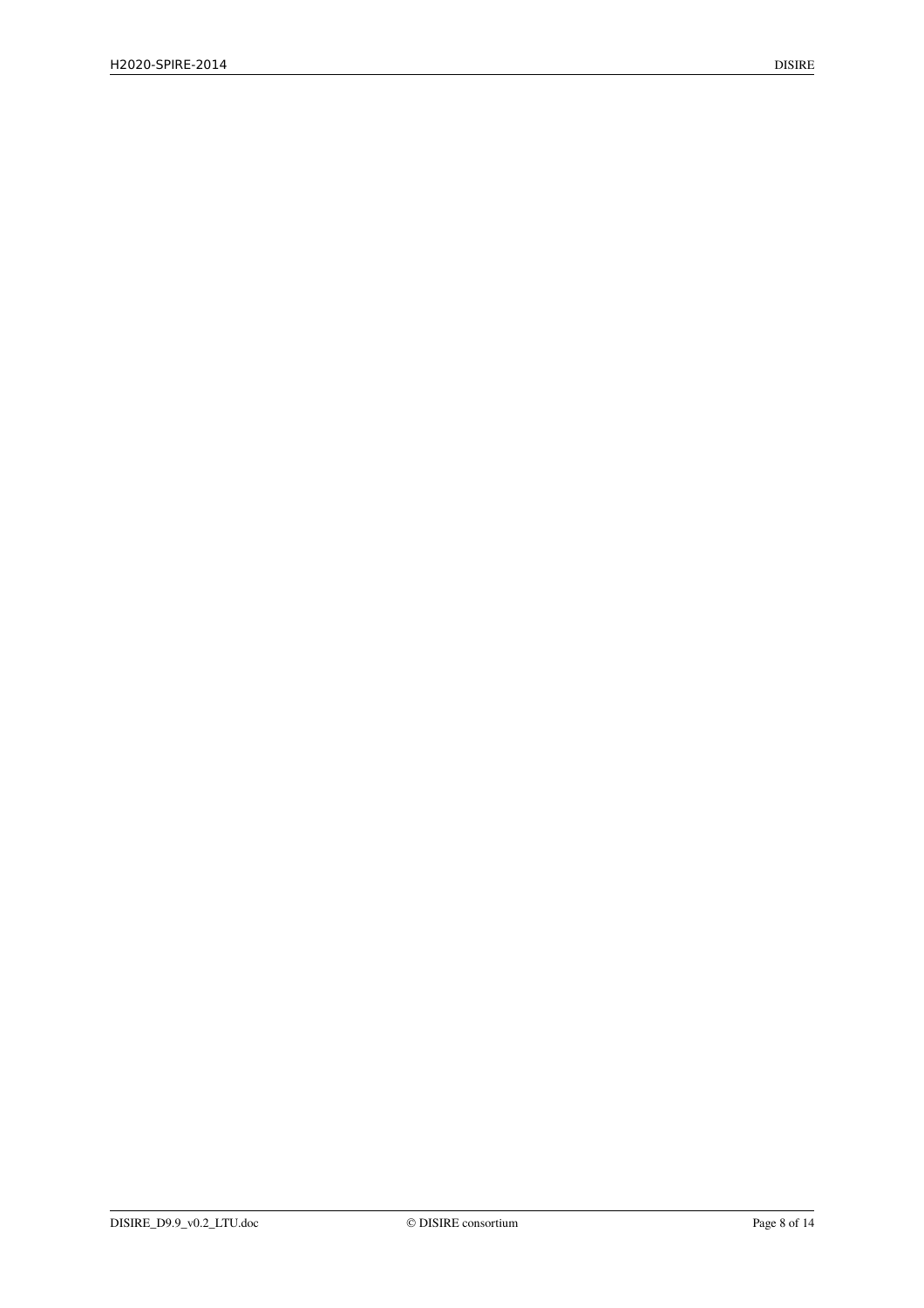# <span id="page-8-0"></span>**3 List of the data-sets**

This section will lists the data-sets produced within the DISIRE project.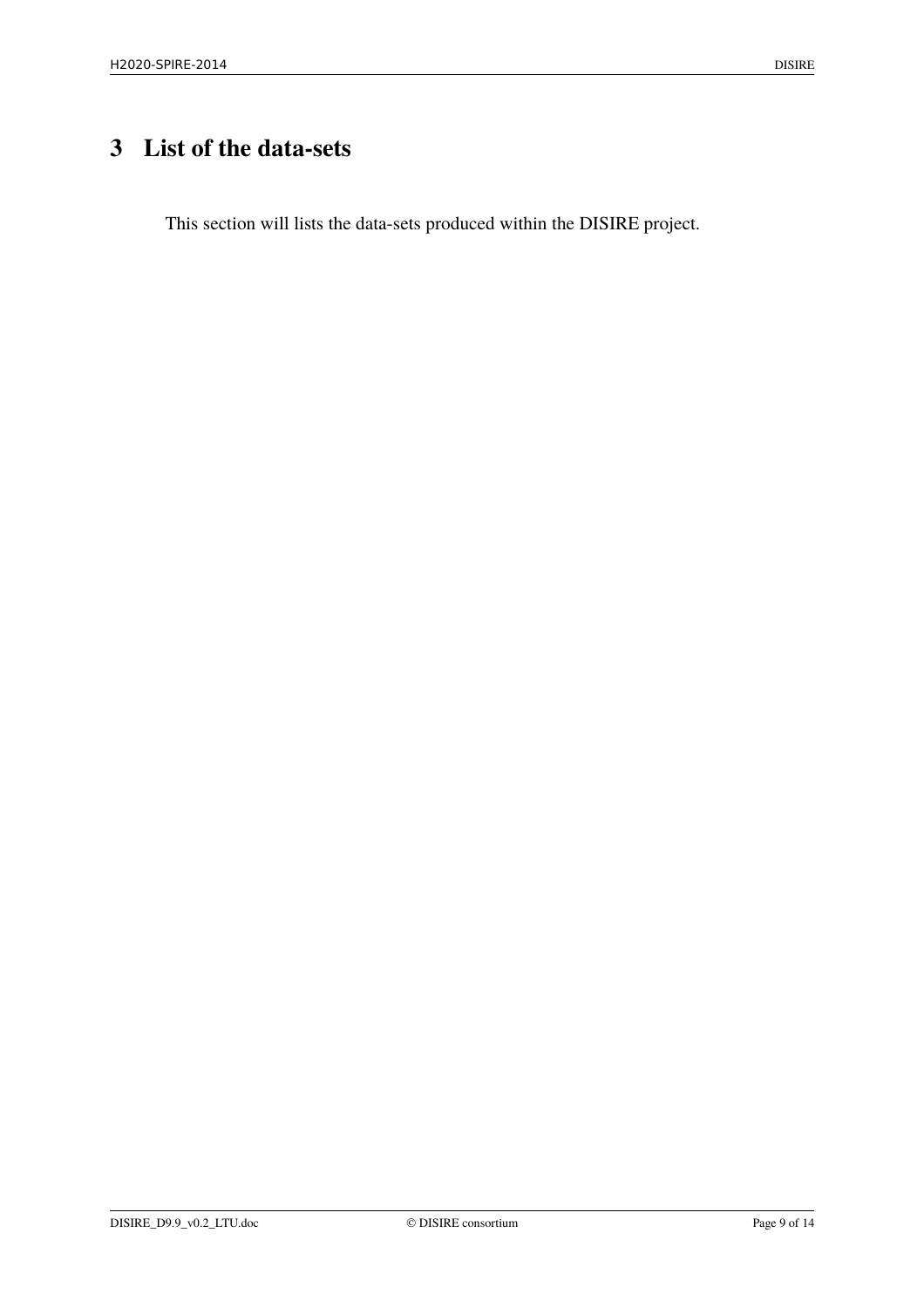# <span id="page-9-2"></span>**4 Annex: Tutorial on Zenodo**

## <span id="page-9-1"></span>**4.1 Brief introduction**

The portal enables researchers, scientists and institutions to share research data and results in a wide variety of formats including text, spreadsheets, audio, video. To each submitted data-set is attached a unique DOIs that enables referencing the data in research and institutional contexts.

## <span id="page-9-0"></span>**4.2 Submitting research data**

The submission of research data to Zenodo can be done through the following steps:

- 1. The upload procedure starts by prompting the user to select the files that will be part of the data-set and need to be uploaded (see Figure 1);
- 2. Successively the data must be classified according to given categories such as: dataset (i.e., tables of numerical data), image and others (see Figure 2);
- 3. Finally the portal prompts for additional mete-data such as authorship of data and sharing policies. The structure of the data-set must specified here as well (see Figures 3 and 4).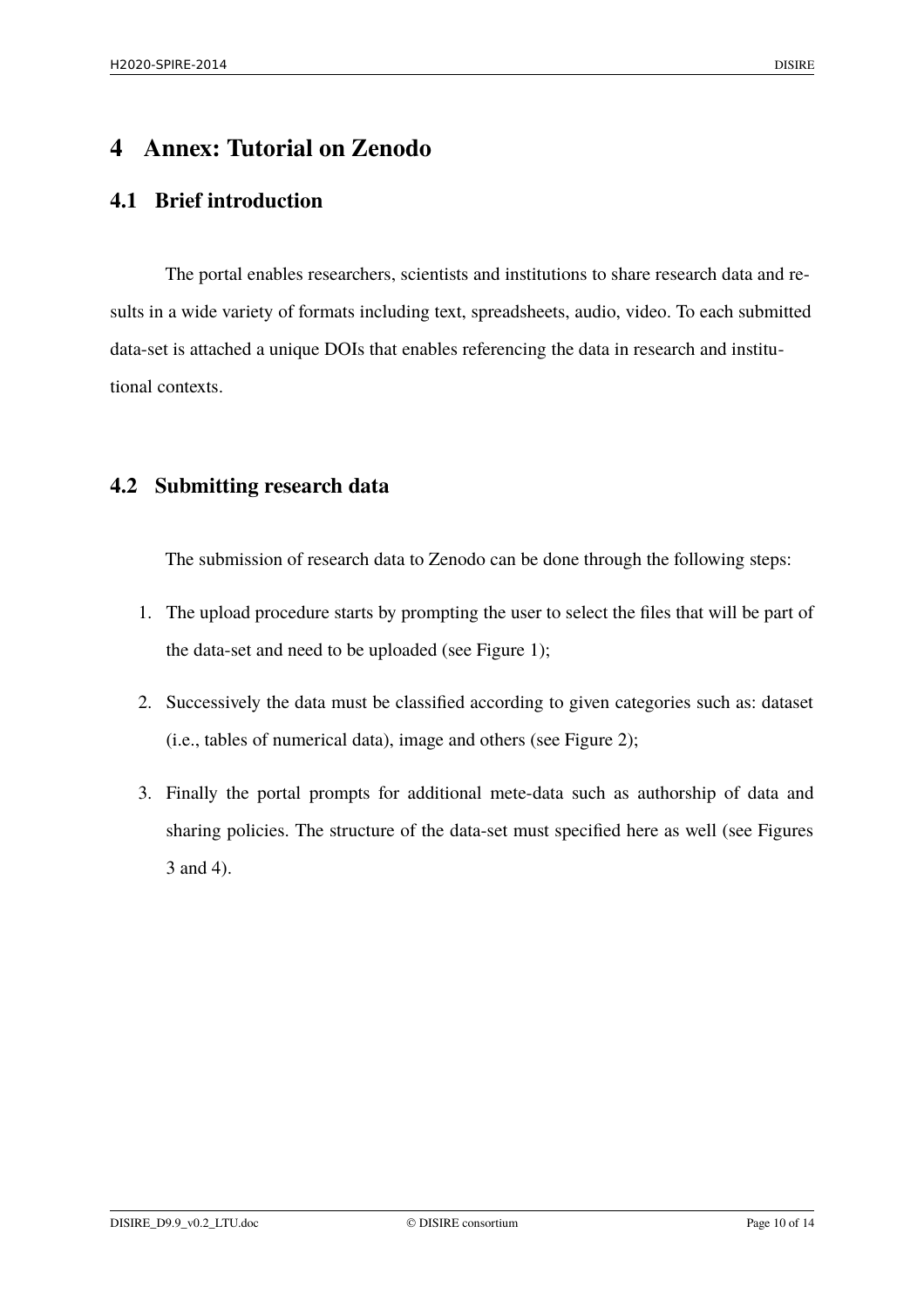| zenodo<br>◛<br>Search | <b>Communities</b><br>Browse-<br>Upload    | Get started -                                                        | Research. Shared.<br>$\Delta$<br>@gmail.com $\bullet$ |
|-----------------------|--------------------------------------------|----------------------------------------------------------------------|-------------------------------------------------------|
| Home / Upload         |                                            |                                                                      |                                                       |
|                       | Upload                                     |                                                                      | My uploads<br>You currently have no uploads.          |
|                       | science are welcome.                       | Share your research - all research outputs from across all fields of |                                                       |
|                       | $-OR-$<br>Choose files<br>Max 2GB per file | Choose from Dropbox                                                  |                                                       |
| <b>Files</b>          |                                            | <b>≛</b> Start upload                                                |                                                       |
| Filename              | <b>Size</b>                                |                                                                      |                                                       |
| test                  | 5.00 Bytes                                 | ٠<br>û                                                               |                                                       |
|                       | Drag and drop files to upload              |                                                                      |                                                       |
|                       |                                            |                                                                      |                                                       |
| • About<br>• Contact  | • Features<br>$-FAQ$                       | Powered by:                                                          | Funded by:                                            |
| • Policies            | $\bullet$ API                              | <b>INVENIO)</b><br><b>CERN Data Centre</b>                           |                                                       |
|                       |                                            | Terms of use   Privacy policy   Support/Feedback                     |                                                       |

*Fig. 1: Submitting a data-set: Choose the local files to be uploaded.*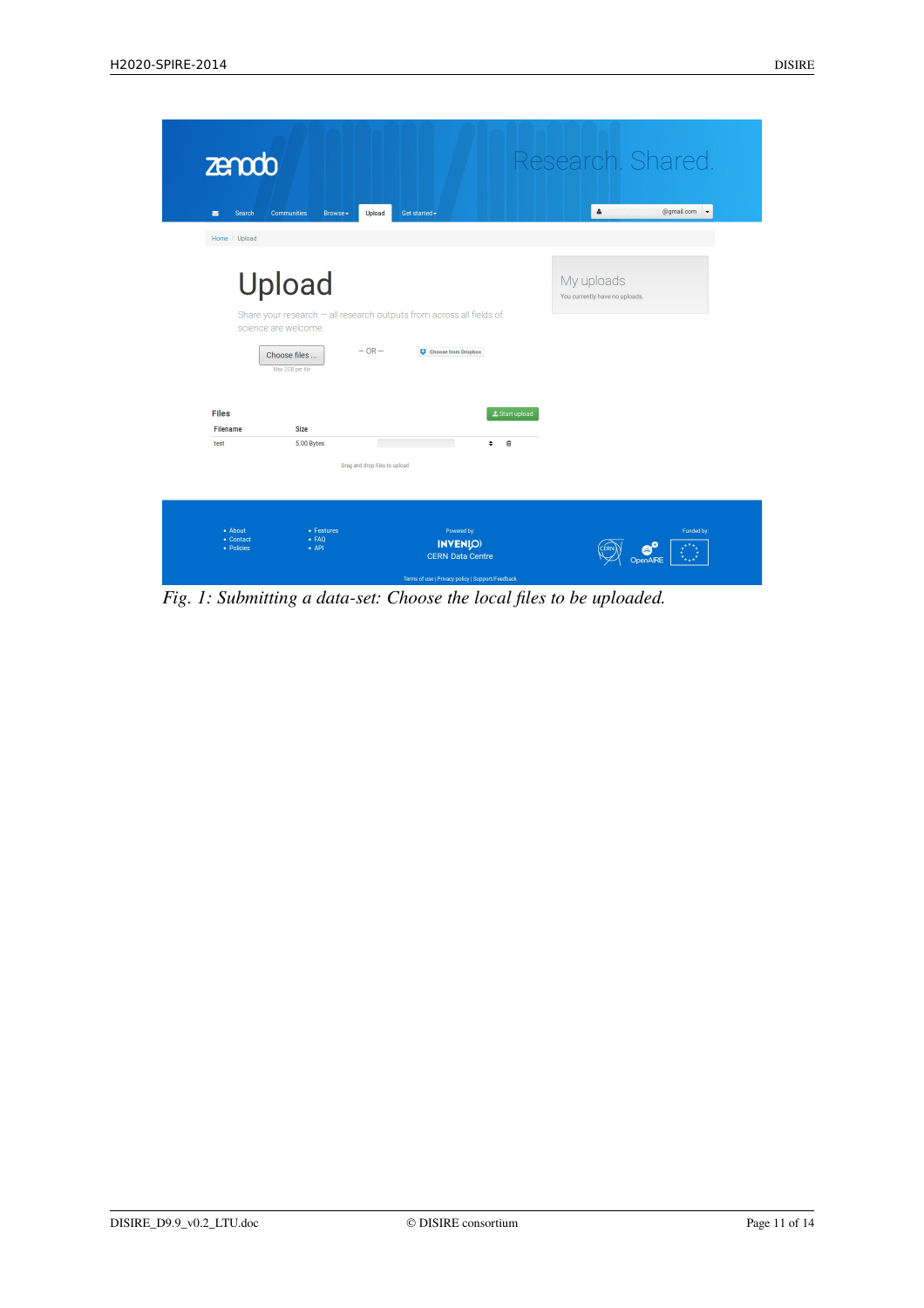# New upload

Instructions: (i) Press "Save" to save your upload for editing later, as many times you like. (ii) Upload and remove extra files in the bottom of the form. (iii) When ready, press "Submit" to finalize and make your upload public.

| Type of file(s)           |                                                                 |                      |                     |                                     | required $\blacktriangleright$ |
|---------------------------|-----------------------------------------------------------------|----------------------|---------------------|-------------------------------------|--------------------------------|
| 目<br>Publication          | Poster                                                          | မ္လာ<br>Presentation | 囲<br><b>Dataset</b> | $\lfloor \text{m} \rfloor$<br>Image | 田<br>Video/Audio               |
| O<br>Q\$<br>Software<br>O | O<br>ے<br>Lesson<br>$\left(\begin{array}{c} \end{array}\right)$ | O                    | O                   |                                     |                                |

*Fig. 2: Submitting a data-set: Specifying the data-set type.*

| <b>Basic information</b>                       | required $\blacktriangleright$                                                                                                                                                                                                          |
|------------------------------------------------|-----------------------------------------------------------------------------------------------------------------------------------------------------------------------------------------------------------------------------------------|
| <b>III</b> Digital Object<br><b>Identifier</b> | e.g. 10.1234/foo.bar<br>Optional. Did your publisher already assign a DOI to your upload? If not, leave the field empty and<br>we will register a new DOI for you. A DOI allows others to easily and unambiguously cite your<br>upload. |
| <b>#</b> Publication date *                    | <b>IIII</b> Pre-reserve DOI<br>2015-09-21<br>Required. Format: YYYY-MM-DD. In case your upload was already published elsewhere, please use<br>the date of first publication.                                                            |
| $\blacksquare$ Title *                         |                                                                                                                                                                                                                                         |
| & Authors*                                     | Required.<br>٠<br>×<br><b>Affiliation</b><br>Family name, First name<br>+ Add another author                                                                                                                                            |
| Description*                                   | $\Sigma$ Ω $\pi$<br>G<br>$I \cong X_e X_e^2$<br>$\frac{1}{6}$<br>$:= 99$<br>$I_{x}$<br>G<br>B<br>$\leftarrow$<br>$\rightarrow$<br>$\frac{58}{15}$<br>o Source                                                                           |
|                                                |                                                                                                                                                                                                                                         |
|                                                |                                                                                                                                                                                                                                         |
|                                                | Required.                                                                                                                                                                                                                               |
| <b>Xeywords</b>                                |                                                                                                                                                                                                                                         |
| Additional notes                               | + Add another keyword                                                                                                                                                                                                                   |
|                                                | Optional.                                                                                                                                                                                                                               |

*Fig. 3: Submitting a data-set: Authorship meta-data and description of contents.*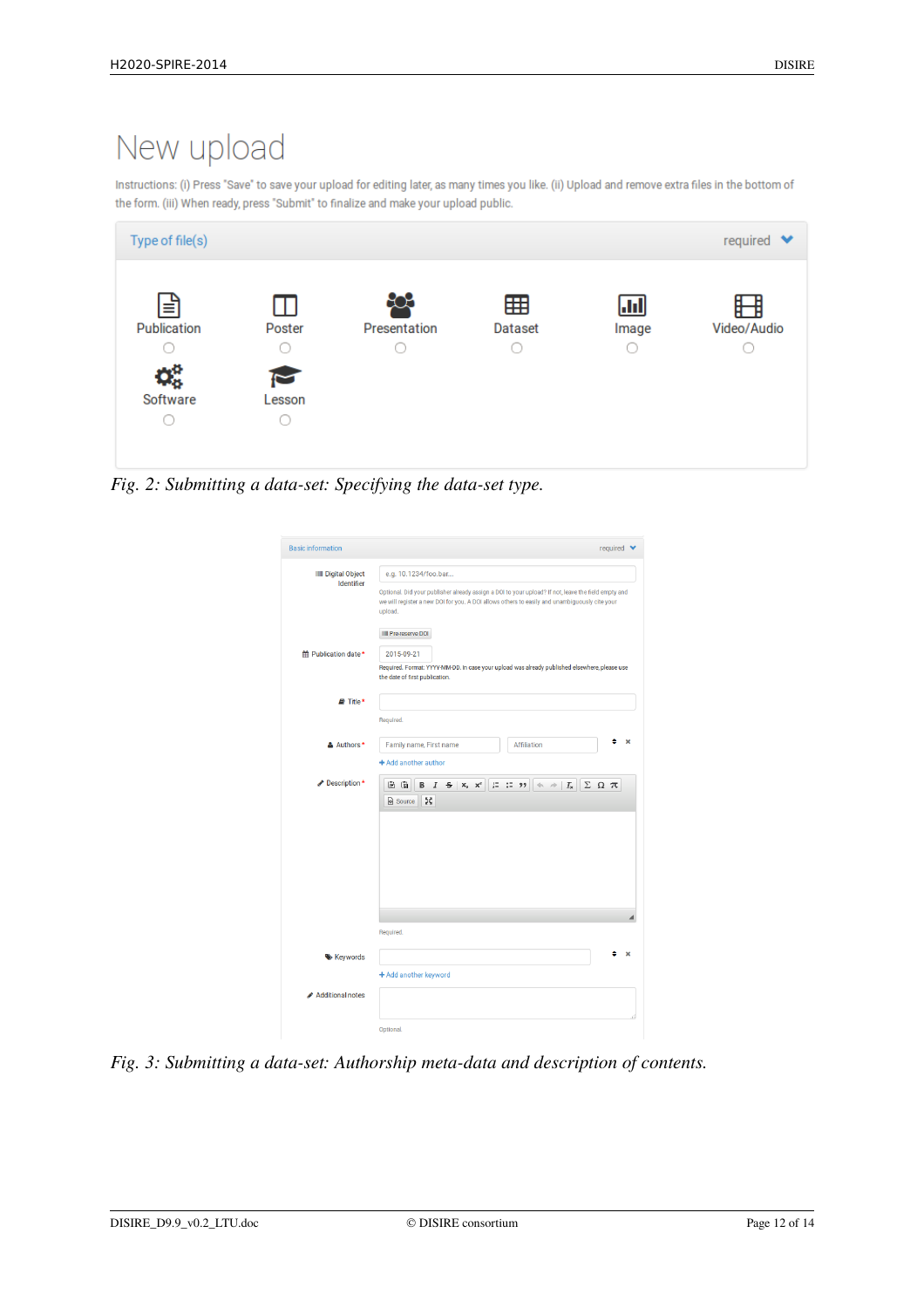| License             | required                                                                                                                                                                                                                                                                                     |
|---------------------|----------------------------------------------------------------------------------------------------------------------------------------------------------------------------------------------------------------------------------------------------------------------------------------------|
|                     | Access right * <b>@ P</b> Open Access                                                                                                                                                                                                                                                        |
|                     | <b>A</b> Embargoed Access                                                                                                                                                                                                                                                                    |
|                     | <b>A</b> Restricted Access                                                                                                                                                                                                                                                                   |
|                     | <b>A</b> Closed Access                                                                                                                                                                                                                                                                       |
|                     | Required. Open access uploads have considerably higher visibility on Zenodo.                                                                                                                                                                                                                 |
| License*            | <b>Creative Commons CCZero</b>                                                                                                                                                                                                                                                               |
|                     | Required. The selected license applies to all of your files displayed in the bottom of the form. If you<br>want to upload some files under a different license, please do so in two separate uploads. If you<br>think a license missing is in the list, please inform us at info@zenodo.org. |
| <b>Communities</b>  | recommended $\blacktriangleright$                                                                                                                                                                                                                                                            |
|                     | Any user can create a community collection on Zenodo (browse communities). Specify communities which you wish<br>your upload to appear in. The owner of the community will be notified, and can either accept or reject your request.                                                        |
| <b>※Communities</b> | Start typing a community name                                                                                                                                                                                                                                                                |
| <b>Funding</b>      | recommended                                                                                                                                                                                                                                                                                  |
| knowl               | Zenodo is integrated into reporting lines for research funded by the European Commission via OpenAIRE<br>(http://www.openaire.eu). Specify grants which have funded your research, and we will let your funding agency                                                                       |
| <b>D</b> Grants     | Start typing a grant number, name or abbreviation                                                                                                                                                                                                                                            |
|                     | Optional. Note, a human Zenodo curator will validate your upload before reporting it to OpenAIRE,<br>and you may thus experience a delay before your upload is available in OpenAIRE.                                                                                                        |

*Fig. 4: Submitting a data-set: Specifying the sharing policies*